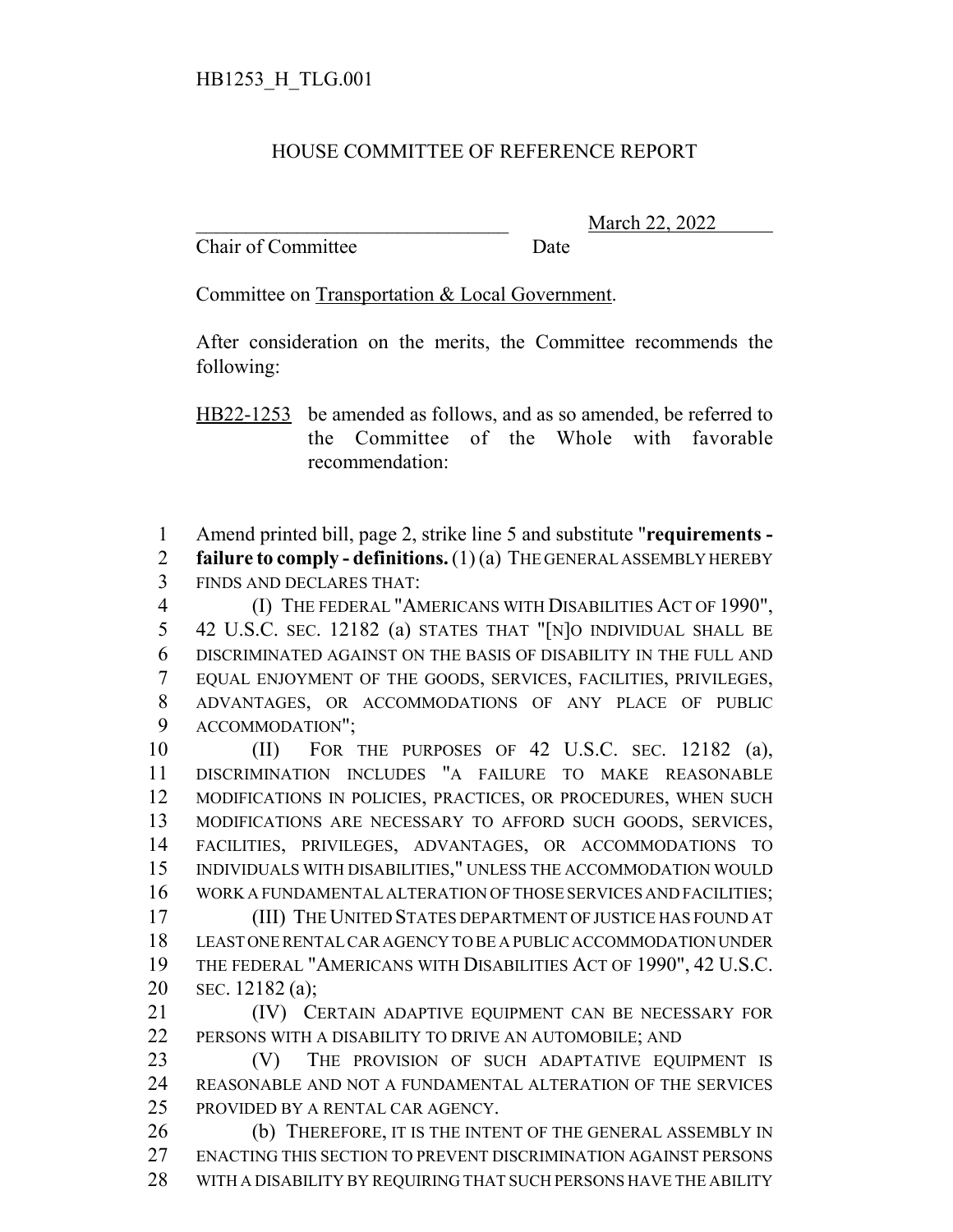- TO MAKE ONLINE RESERVATIONS FOR AUTOMOBILES WITH ADAPTIVE EQUIPMENT WITH RENTAL CAR AGENCIES THAT RENT AT LEAST SOME MOTOR VEHICLES WITH A GROSS WEIGHT OF LESS THAN FOUR THOUSAND
- POUNDS.
- (2) AS USED IN THIS".
- Renumber succeeding subsections accordingly.
- Page 2, line 13, after "MOTOR VEHICLES" insert "OF WHICH SOME HAVE A GROSS WEIGHT OF LESS THAN FOUR THOUSAND POUNDS" and strike "PUBLIC OR" and substitute "PUBLIC, EXCLUDING".
- Page 2, strike lines 19 through 21 and substitute "CONSIDERED TO HAVE A DISABILITY, AS THAT TERM IS DEFINED IN 42 U.S.C. SEC. 12102.".
- Page 3, strike lines 3 and 4 and substitute "MOTOR VEHICLE RESERVATIONS ON THE LESSOR'S WEBSITE AND DURING IN-PERSON RESERVATIONS.".
- Page 3, strike lines 15 through 27.
- Page 4, strike lines 1 through 8 and substitute:

 "(5) A LESSOR MAY NOT DENY A LESSEE'S RESERVATION THAT REQUESTS THE INSTALLATION OF ADAPTIVE EQUIPMENT IN A MOTOR VEHICLE FOR THE SOLE REASON THAT A LESSEE MADE THE RESERVATION LESS THAN FORTY-EIGHT HOURS BEFORE THE LESSOR WOULD NEED TO FULFILL THE RESERVATION, UNLESS THE LESSOR NOTIFIES THE LESSEE OF A DELAY, IN WHICH CASE THE LESSOR MAY NOT DENY A LESSEE'S RESERVATION THAT REQUESTS THE INSTALLATION OF ADAPTIVE EQUIPMENT IN A MOTOR VEHICLE FOR THE SOLE REASON THAT A LESSEE MADE THE RESERVATION LESS THAN SEVENTY-TWO HOURS BEFORE THE LESSOR WOULD NEED TO FULFILL THE RESERVATION.".

- Page 4, strike lines 13 through 19 and substitute:
- 28 "(a) A STATUTORY FINE OF TWO THOUSAND FIVE HUNDRED 29 DOLLARS, PAYABLE TO EACH PLAINTIFF FOR EACH VIOLATION;
- (b) THE RECOVERY OF ACTUAL MONETARY DAMAGES;
- (c) AN AWARD OF ATTORNEY FEES AND COSTS TO A LESSEE WHO PREVAILS UNDER THIS SECTION (5);
- (d) A COURT ORDER REQUIRING COMPLIANCE WITH THE APPLICABLE PROVISIONS OF THIS SECTION; AND